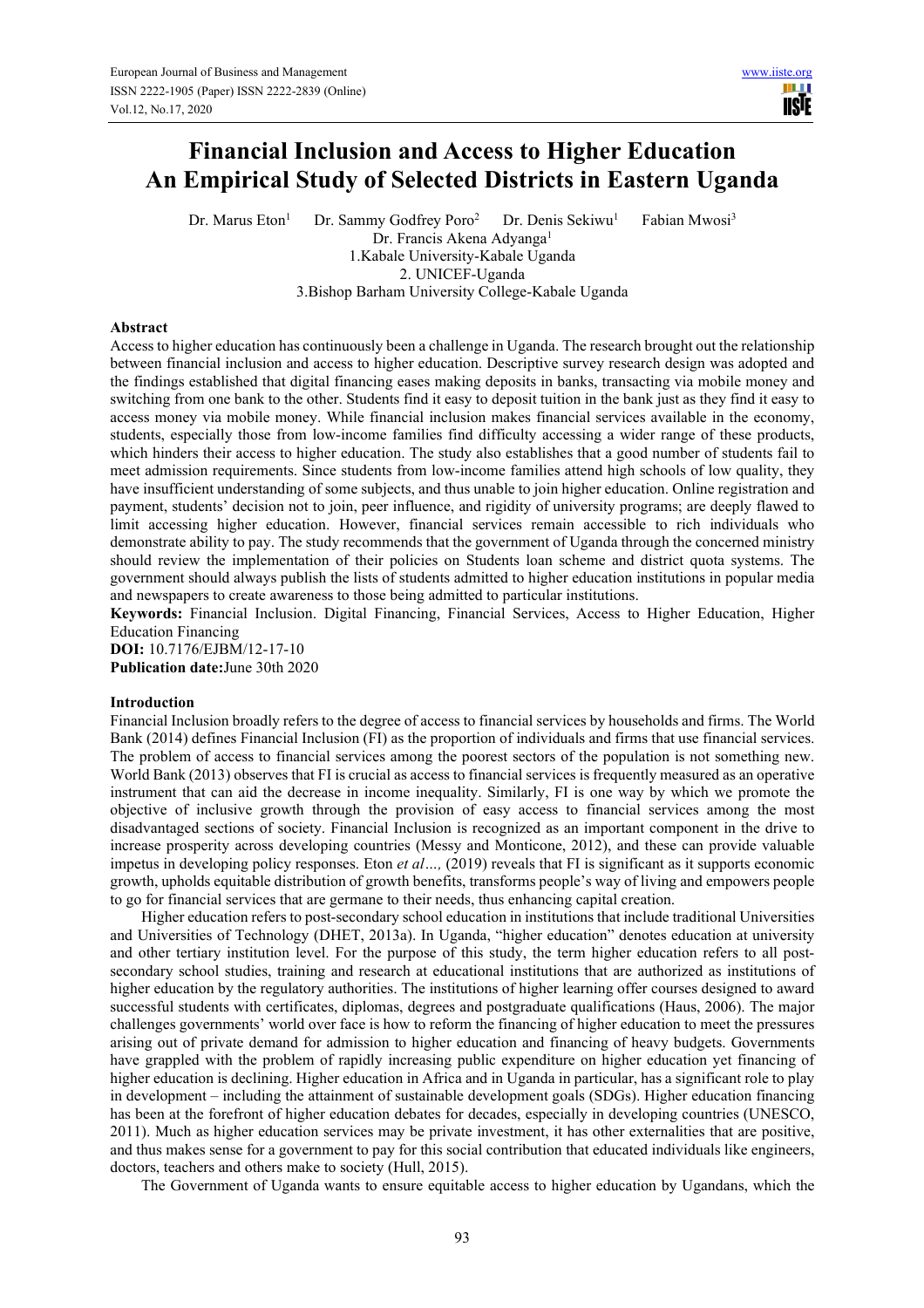majority of the qualifying post-secondary school students cannot afford; and ensure regional balance for disadvantaged areas and support programmes which are critical for social, economic and technological development of the country (HESFB, 2014). The Uganda Government has a policy of extending higher education to all regions by establishing, and/or by encouraging establishment of, new universities and other higher institutions of learning in the country. Eastern Uganda has been a beneficiary of this policy in order to improve access to higher education.

### **Problem statement**

It is common for government authorities to be mandated to address financial inclusion. Although higher education has expanded, the absolute prospects of poorer students to invest in further studies are seen to have little impact on their relative prospects. While only 20% of the world population aged twenty-five (25) and above has completed a tertiary institution, many efforts had been made to increase the enrollment rate which rose in 2018 from 12% in the early 1990's (UNESCO, 2017).The higher education sector is not able to meet the growing demand for higher education by all sections of society. The growth in enrolment in higher education in Uganda has placed a strain on public higher education institutions, with financial resources allocated to public institutions not growing at the same pace as enrolment. Ekanya (2018) observes that the dropout rates of students from higher education in eastern Uganda from 2015 to 2018 were at 70%, which was high that needed for address.

Johnston (2010) observes that a long queue of crucial needs that compete with public higher education for share of the scarce public revenues had been increasing the financial pressure on higher education, especially in low and middle-income countries. Pillay ,(2010) points out that some sections of the citizens cannot access admission to tertiary education due to stringent admission criteria's set by different educational institutions; this therefore prevents access to higher education. Adongo (2010) observes that financing of higher education is not clear and as a result, there are frequently large gaps between institutional demand for funds and actual fund allocation. There are many financial institutions which offer education loans that can be accessed by individuals so long as they can be pay back. Uganda government has brought a policy for higher education financing where those who qualify should apply using the normal procedure and you pay back after completion of your study. Despite the critical role of education, the relationship between financial inclusion and access to higher education in Uganda has not been accorded deserving consideration. Establishing such a relationship is essential for policy makers given the low level of financial inclusion in Uganda and the potential for FI to foster quicker achievement of the sustainable development goals.

#### **Objectives of the study**

To examine the role of digital financing in supporting access to higher education To establish the challenges faced by learners in accessing higher education To determine the relationship between financial inclusion and access to higher education

# **Literature Review**

#### **Financial Inclusion**

Atkinson and Messy(2013) define financial inclusion as the process of promoting affordable, timely, and adequate access to a wide range of regulated financial products and services. This include broadening their use by all segments of society through implementing existing tailored and innovative approaches including financial awareness and education with a view to promote financial well-being as well as economic and social inclusion. Morgan and Pontines, (2014), notes that FI may contribute to financial stability and thereby decrease the risk of bank assets and foster a stable funding base of bank deposits. Yoshino and Morgan, (2016) observes that greater FI assists the marginalized sections of society such as the low-income groups, rural people, the youth and females. Menon *et al....,* (2011) argues that greater access to formal credit services can augment self-employment and thus reduce the extent of unemployment and underemployment. In order to give marginalized groups access to financial services, an efficient financial system, which is inclusive, should be put in place. Eton *et al…l,*(2019) observes that access to formal financial services would enable citizens start personal businesses, which will increase financial inclusion. Chithra and Selvam, (2013) affirms that factors like educational attainment, income level, household characteristics and occupational factors are possible determinants of FI. Allen*et al..,*(2016) observes that women, the poor and those living in rural areas tend to be financially excluded. This could be due to the limited availability of financial products and services in the rural areas. Demirguc-kunt and Klapper, (2012) argues that lack of money, trust, limited knowledge of financial products and high cost, and distance to access points are some of the causes of financial exclusion.

The development of e-money can make a substantial contribution to reducing the cost and inconveniences accruing from making payments. Digital financial inclusion helps banks lower costs through reduction of queues in banking halls, manual paperwork and documentation, and maintenance of fewer bank branches (IFC, 2017). With digital financial inclusion, a large number of depositors can easily switch banks within minutes forcing banks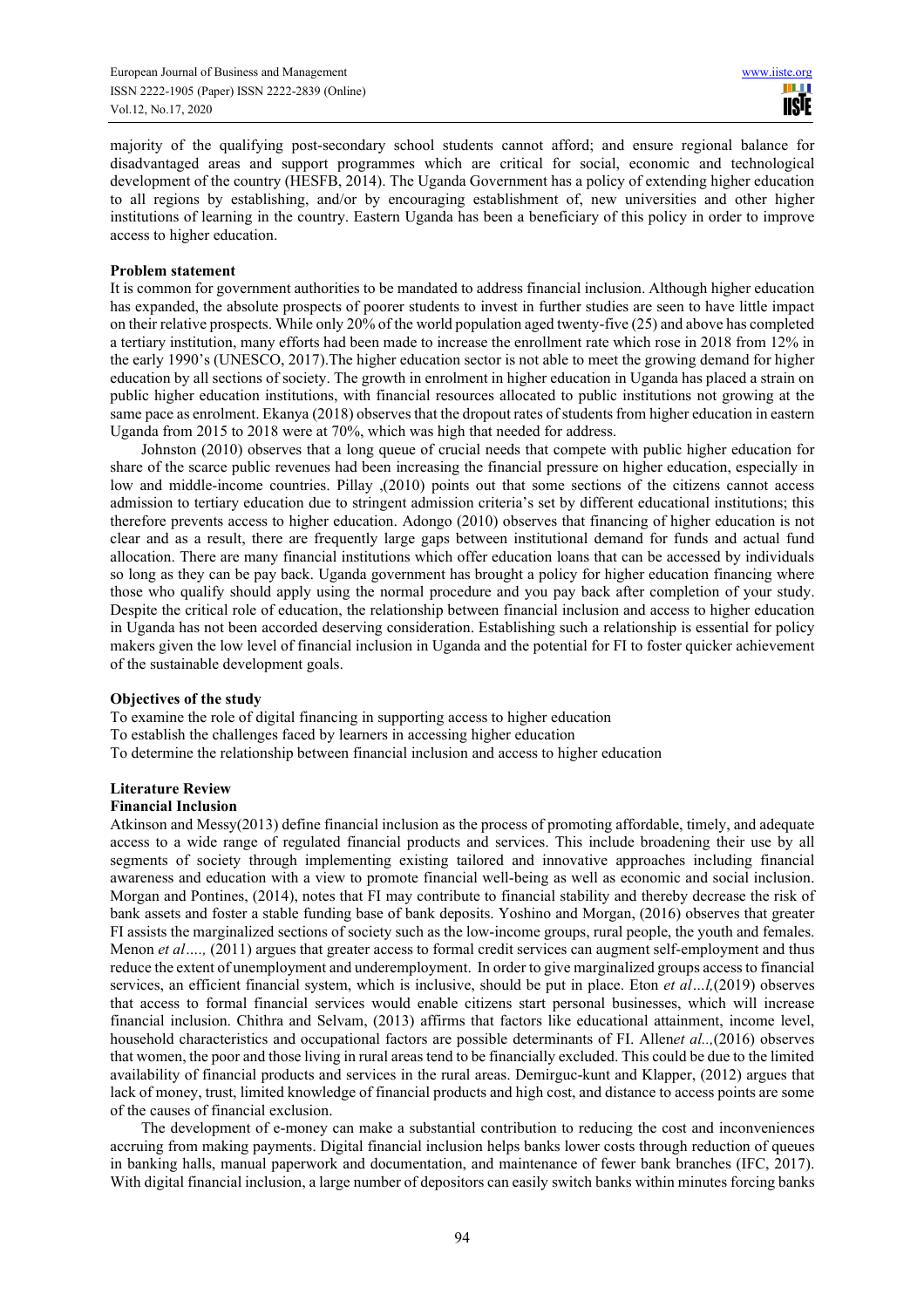to provide quality services or risk losing depositors to rival banks. Llanto, (2015) argues that e-money accounts and e-money transactions grow significantly in the past few years. This could be because the world has accepted and supported the growth of information technology in the recent decades. Kelegama and Tilakaratna, (2014) establishes that commercial banks have introduced e-remittance services to capture large-scale inward remittance flows although it is difficult to measure their penetration into the market. CGAP, (2015) notes the three key components of any digital financial service which include but not limited to a digital transactional platform, retail agents and use by customers and agents of a device most commonly a mobile phone to transact via the digital platform. Michelle, (2016) notes that a digital financial service is vital to the public as it boosts security for their cash, and it is more convenient compared to keeping money at home or travelling with it. Different players will be involved into this transaction, which includes regulators, financial institutions, technology, mobile network operators and other players. Radcliffe and Voorhies, (2012) observes that digital finances create better platforms which would link most people to service providers of insurance, credit and serving institutions. The usage of technology in transfer of finances has provided easy access to payment services by a larger audience, which has in turn affected individual welfare.

G20 Summit (2013) observes that notwithstanding its benefits, digital finance and financial inclusion have not adequately permeated vast segments of the population, which suggests an existing gap between the availability of finance, its accessibility and use. Manyika *et al…*, (2016) argues that digital finance also benefits governments by providing a platform to facilitate increase in aggregate expenditure, which subsequently generates higher tax revenue arising from increase in the volume of financial transactions. However, Dupas*etal,* (2016) observes that providing only basic bank accounts does not result in significantly higher savings or other downstream outcomes. InterMedia Uganda (2014) found out that nearly 40% of Ugandan adults were financially included, and Mobile Money Services (MMS) predominantly facilitate inclusion where 33% of the registered bank users had a mobile money account. Oluwatayo, (2013) argues that the developments in the Mobile Money Services (MMS) have helped solve infrastructural gaps that would hinder an all-financial inclusive system.ITU(2016) argues that despite the benefits of digital financial services, many countries in the developing world still face considerable challenges in attaining merchant acceptance of digital payments. Eton *et al…*, (2018) argues that financial service providers should lower the cost of operating accounts for financial inclusiveness, particularly those from rural areas.

## **Higher Education**

Oduro-Mensa (2012) defines education as a process of enhancing the knowledge; skills and positive attitude in an individual or people to enable them identify with societal aspirations and contribute towards the improvement in the quality of life in the society. Higher education refers to post-secondary school education attained at institutions that include traditional Universities and Universities of technology (DHET, 2013a).The growth of higher education in Uganda should focus on expanding opportunities available for students to include relevant vocational occupations in their region. These opportunities include expanding education to become interdisciplinary while improving the current learning environments to help motivate students. The access to higher education is further questioned due to the prevailing state of infrastructures and environment among others. Boitand and Kipkoech, (2012) reveals that students are not well motivated and not facilitated to access higher education and thus do not grow professionally. Access to higher education could be caused by poor study habits, high expectations by parents and communities, insufficient understanding of some subjects and fear of failure to access a good job (Rehman, 2016). Some students fail to access higher education because they do not meet the admission requirements to join the higher education Department of Basic Education (DBE, 2014). Uganda National Council of Higher Education guidelines and policy frame work (NCHE, 2010) has set the minimum entry requirement for university entry in Uganda to two principle pass at the Advance level examination at the same sitting, this limits those with one principle pass thus limiting access to higher education.

Zwick and Himelfarb, (2011) observes that some admission procedures such as standardized test (aptitude test) especially those given to Advance level as a requirement for joining certain Universities and University programs have consistently disadvantaged some student to access higher education. Nshemereirwe, (2016) also observes that Uganda Universities played a role by maintaining selection procedures that favored students from higher socioeconomic status while those from lower economic status are disadvantaged. Although political decision was taken that led to the introduction of district quota system for admission to public universities in order to take care of regional balance in university admission and cater for the disadvantaged families. Tinkamanyire, (2010) notes that the government policy on science education has made some science subject compulsory at secondary schools but not taking into consideration that most students are note good in science. Wamboga-Mugirya, (2005) also observes that government decreed that science subjects would receive 75% of the government scholarships to public universities and tertiary institutions. This policy was discriminatory since it does not support equity and inclusive education because other students are disadvantaged from studying what they would prefer to study. Jerrim and Vignoles, (2015) establishes that inequality in access to higher education in developing countries is due to inequalities in attainment in primary and secondary schooling. Wedekind, (2013)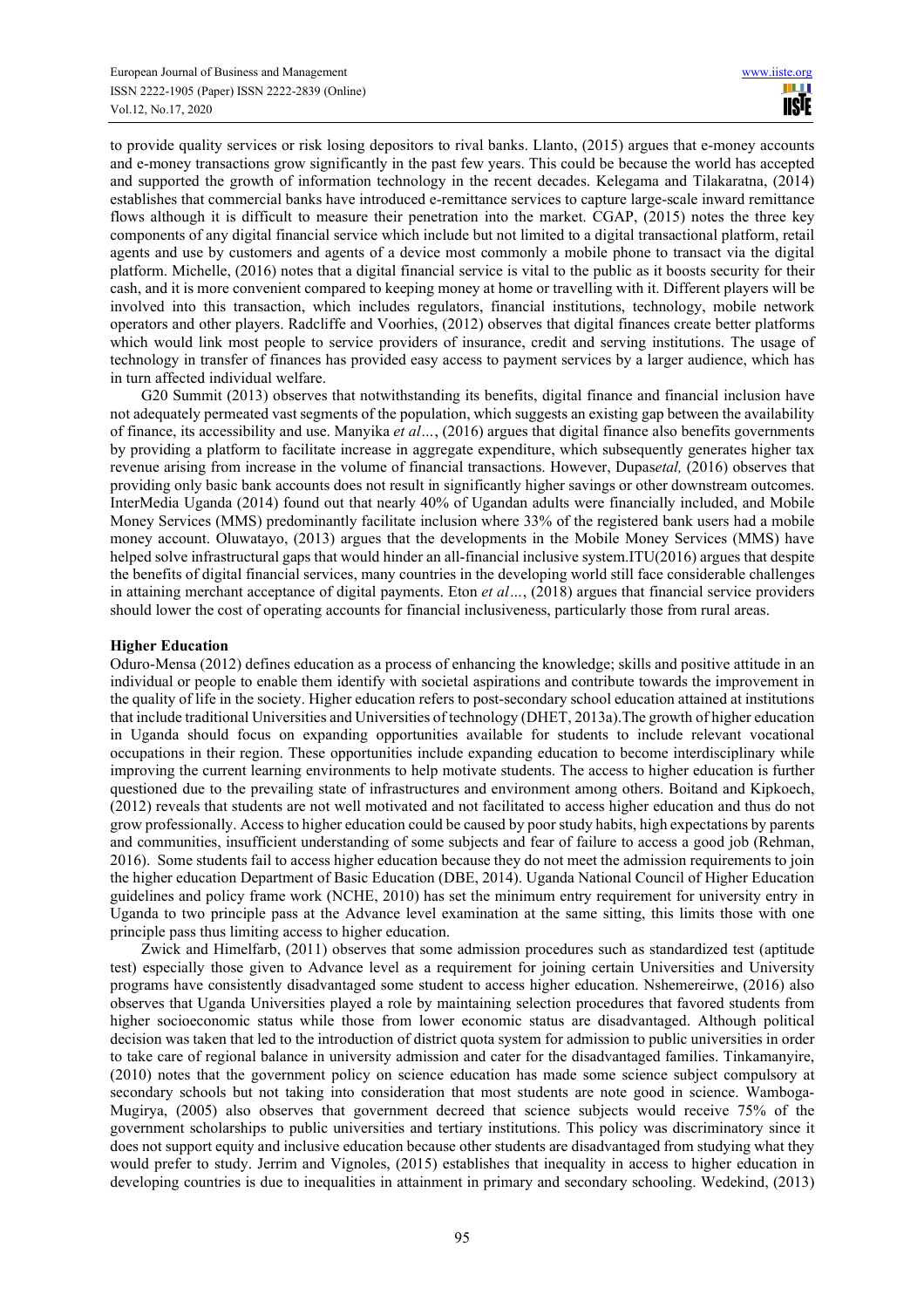in his study found out that some school leavers who had a national senior certificate with good grades were not well prepared for higher education studies. Kim *et al..*,(2010) points out non-academic factors that may influence a student's decision not to join higher education – these may include attitude, motivation, confidence and selfefficiency with critical thinking and decision making. In their study,(Trautwein & Bosse, (2016) found out that some relationships with peers could be detrimental to progressing to higher education. Some peers may give wrong advice that may lead to dropping out. Ssegawa,(2012) observes that the liberalization of higher education enabled the entry into university education of proprietors that are incapable of meeting university quality, let alone introduction of modes to accessing university education in which accessibility to higher education is not satisfactory. Masanja and Lwakabamba, (2016) establishes that private providers and cross-border providers have focused on business. They provide poor quality education. They target programmes, which are lucrative for their business prospects rather than those with the priority for the socio-economic development of their countries, and they do not conduct research, innovation and professional development of their staff. Devarajan *et al…*, (2011) notes that higher education in Africa suffers from institutional rigidities that make it difficult for colleges and universities to adjust accordingly and develop strategies that make them more responsive to the changes in the global and labour market demand. McCole *et al…*, (2014) establishes that sustaining programmes created to bring about change are some of the most challenging obstacles universities would face after implementation. The lack of sustainability could be caused by high labour turnover caused by poor conditions at the universities (Blackie *et al…*, 2010).The curriculum should be designed to be consistent and explicit on how to assist students transition from their previous educational experience to the nature of learning in higher education institutions (Smith, 2010). Accordingly, Van der Berg *et al….*, (2017) observes that financial constraints are limiting university access for many of the learners especially from socially economic constrained families. Roble, (2017) argues that financial challenges area factor that affects transition from high schools to higher education institutions. Students from lowincome families may have to manage difficult financial choices. The relative low levels of government spending on tertiary education and relatively low quality of education at lower levels of education affect enrollment rates into higher education. However, Hong and Chae, (2011) argues that access to higher education in many countries has been supported by the implementation of student loan schemes as a means of sharing the costs involved in the expansion of higher education. OECD (2015) observed that most universities have adopted the usage of information and communication technology. This has prompted the introduction of online payment, on line registration, which has been a hindrance to access to other information, which makes it a challenge for potential learners to join such institution since most learners do not know how to work with the system; they fail to access university education.UIS (2014) observes that since the mid-1990s, universities in several African countries had seen profound funding reorganization, which introduced elements of private funding. The policy of cost sharing has been accepted and adopted by many countries in both the developed and the under-developed world. The average annual allocation to the public universities for recurrent expenditure is very little. The National Council for Higher Education in Uganda (NCHE, 2013) reports that modest funds had been channeled through the NCHE for research and staff training in public universities. Of this allocation, 0.82% was to be used for research(NCHE, 2013).Countries which have an expanded system of higher education with higher levels of investment in research and development (R&D) activities have a higher potential to grow faster in a globalized knowledge economy (Varghese, 2013).

# **Financial Inclusion and Higher Education**

Higher education is no longer isolated from the larger society and especially not from the economy. Its funding is no longer guaranteed, and its social missions are under public scrutiny. Yizengaw, (2008) argues that inadequate finance could be due to poor economic conditions, competing public service priorities and weak support from international community has led to poor government financing on infrastructural development and ability to retain staff and research funding in higher education. Pfeffermann, (2015) argues that there has been increasing competition for public funds together with tight budgets; it is noted that public sector funding is not adequate to meet the increased demand for higher education, often compromising on quality. Tobyehatch, (2013) observes that there are ever-rising costs of education overtime to the extent that it outpaces the demands of the consumer. Tilak, (2011) establishes that governments had been the main financiers of higher education in many countries around the world. However, throughout the years there has been a considerable decrease in aggregate government spending on higher education. McMahon, (2009) points out that the problem is that, although families and students are conversant with the increases in earning, a purely market benefit associated with acquiring higher education, they are often very vaguely aware of the value of non-market benefits beyond earnings that enhance the quality of life. Anamuah-Mensah, (2014) argues that investments in skills and knowledge of the people promote development. Similarly, Zins and Weills, (2016) observes that being a man, richer, more educated and older, favours financial inclusion in Africa with a higher influence on education and income. Bruhn and Love, (2014) also observe that with greater financial inclusion, individuals who were previously financially excluded will be able to invest in education, save and launch businesses, and this contributes to economic growth.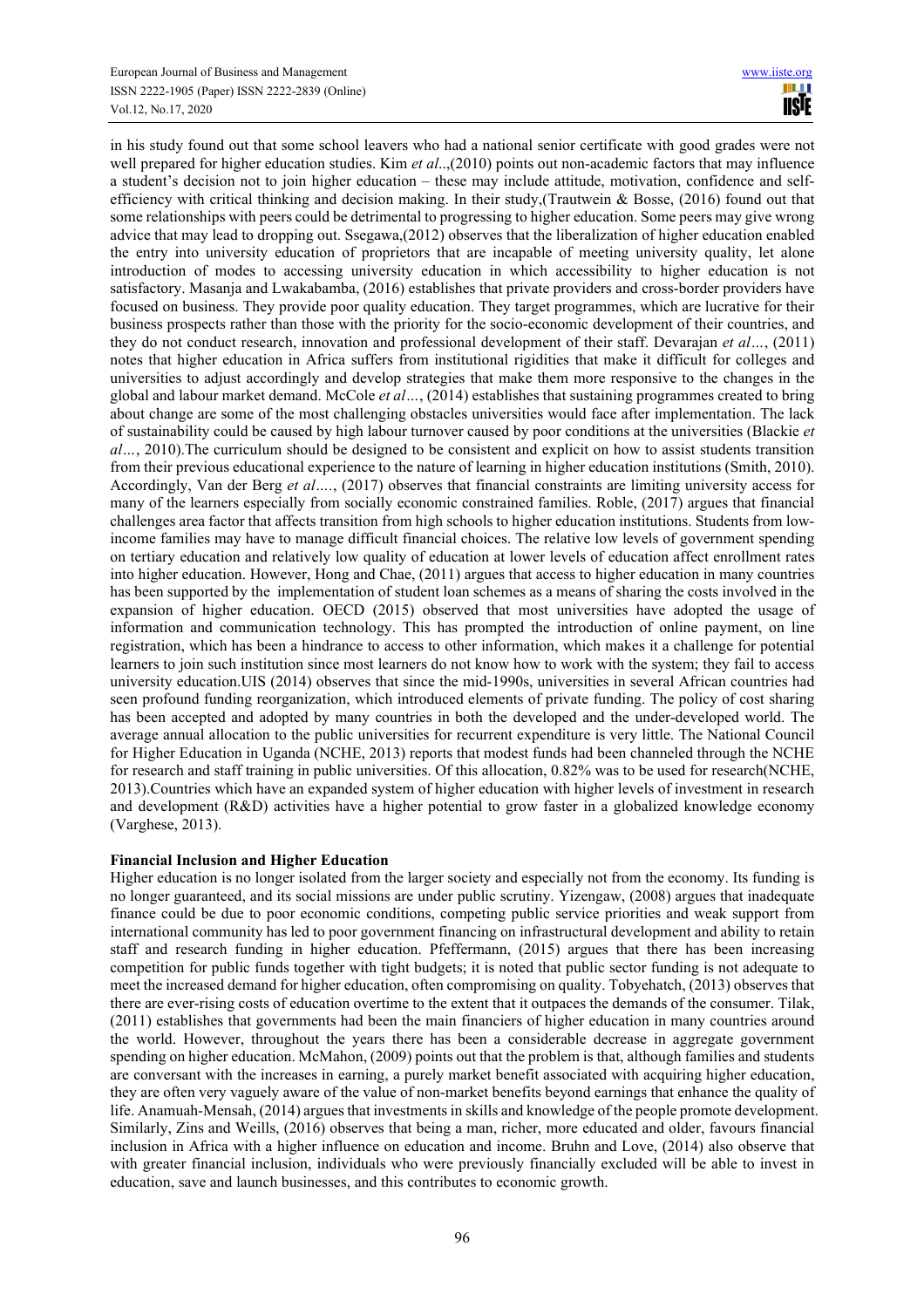Espinosa *et al*…, (2019) establishes that post-secondary education is a path to economic security, given the workforce demand for these credentials and a force for social good. Governments have left market access principles to infiltrate and influence the provision of higher education. UNESCO, (2011) reveals that it has been difficult for governments as well as the private sector to adequately finance higher education even when their efforts are combined. Mechanisms such as students financial support schemes have assisted in promoting access to higher education and fairness while sharing expenses of higher education between the state and students (OECD, 2015). However, Kyaligonza (2017) argues that the guidelines and criteria for granting loans to students should be improved to include the assessment of the economic status of applicants for study loan scheme because the economic status will determine their ability to pay back the loans. Salmi and Bassett, (2014) observes that equity promotion policies would increase opportunities for disadvantaged students and those that combine financial assistance with measures to overcome non-financial obstacles. Awan*et al*…., (2011) in their study notes that educational enrollment was negatively related to poverty. Hanushek and Wobman, (2007) observes that educational enrollment has not always led to expected socio-economic returns; this is because schooling is not the same as learning (World Bank, 2018a). The disparity in higher education enrolment rates between students from high-income families and their less privileged counterparts is considerable; enrollees from less privileged income groups are two times less likely to enter an elite university compared to enrollees from high-income families (Khavenson and Chirkina, 2018).

# **Methodology**

The study used descriptive survey research design. Orondo(2009) states that sample survey consider selecting subsets of a given population which is measured over time. The survey design is more suitable because it helps in the description of the nature of the prevailing situations, provided the best standards of comparing and determining the relationship which exist amongst the variables. A structured questionnaire was developed using a 5-point Likert scale. Both purposive and simple random sampling techniques were used. A target population of 360 were chosen for the study and sample of 186 respondents participated in the study. Krejcie and Morgan table 1970 was used to determine the sample size. The study was conducted from the selected three (3) districts in eastern Uganda, which included Soroti (68),Mbale (62) and Tororo (56)respectively. The choice of the districts was based on the premise that these districts had registered lower access rate to higher education (UBOS, 2018). Descriptive statistical techniques were used to portray the role of digital financing in supporting access to higher education, and the challenges learners encounter in accessing higher education. Correlation analysis was adopted to test for the relationship between digital financing and access to higher education.

# **Results**

The findings of the study are based on 166 respondents out of the expected sample size of 186 study subjects. This translates into a response rate of 89.2%, which is far above the acceptable response rate of 70%. The researcher presented participants' demographic characteristics and empirical results based on research objectives. **Table 1: Demographic characteristics** 

| <b>Variable List</b> | Categories        |     | <b>Valid Percent</b> |  |  |
|----------------------|-------------------|-----|----------------------|--|--|
| Gender               | Male              | 98  | 59                   |  |  |
|                      | Female            | 68  | 41                   |  |  |
|                      | Total             | 166 | 100                  |  |  |
| Age                  | $18 - 22$         | 112 | 67.5                 |  |  |
|                      | $23 - 27$         | 30  | 18.1                 |  |  |
|                      | $28 - 32$         | 14  | 8.4                  |  |  |
|                      | Over 32           | 10  | 6                    |  |  |
|                      | Total             | 166 | 100                  |  |  |
| Home district        | Mbale             | 55  | 33.1                 |  |  |
|                      | Soroti            | 62  | 37.3                 |  |  |
|                      | Tororo            | 49  | 29.5                 |  |  |
|                      | Total             | 166 | 100                  |  |  |
| Parent's education   | Primary and below | 17  | 10.2                 |  |  |
|                      | Secondary         | 21  | 12.7                 |  |  |
|                      | Above secondary   | 128 | 77.1                 |  |  |
|                      | Total             | 166 | 100                  |  |  |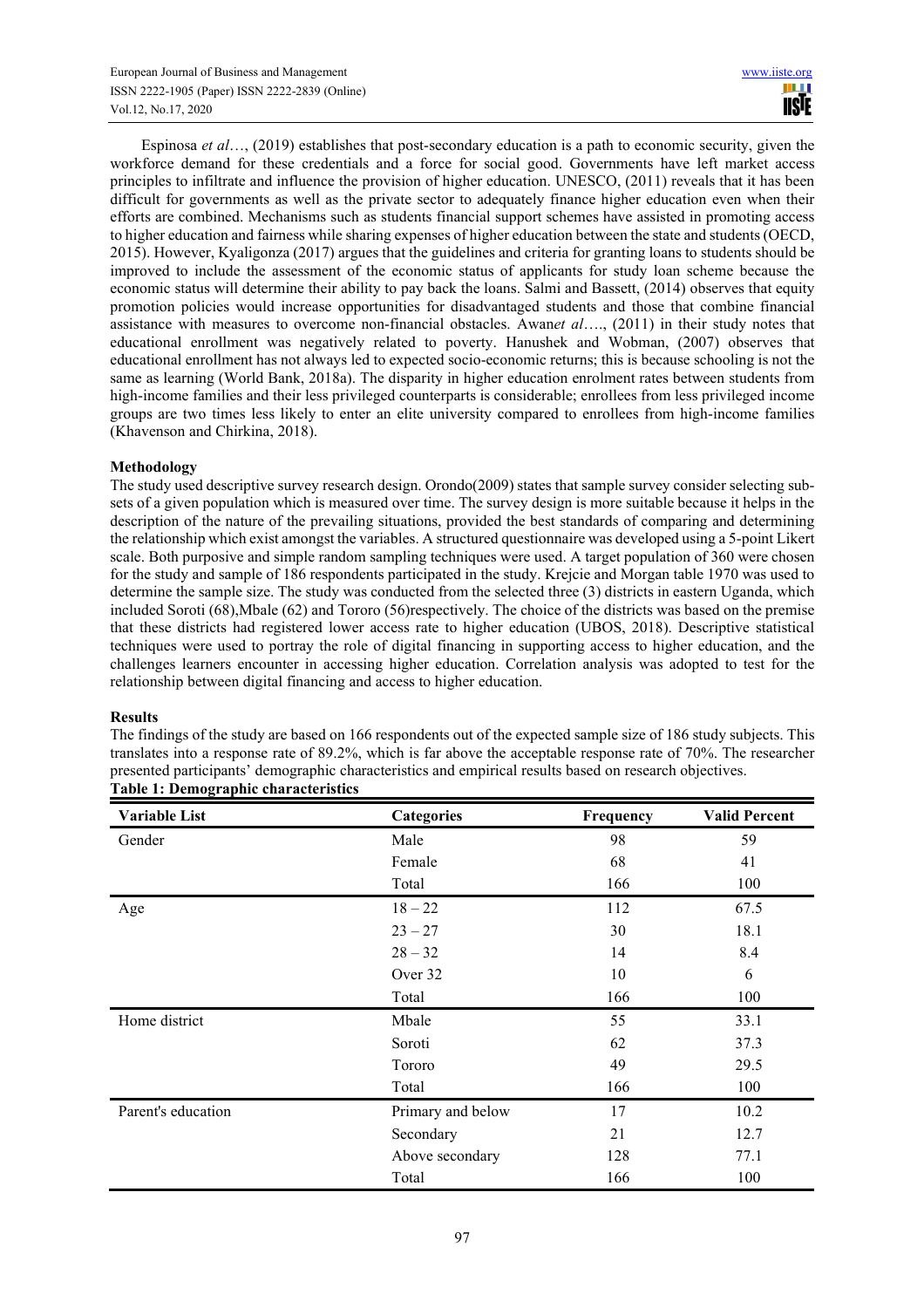| <b>Variable List</b>      | Categories  | Frequency | <b>Valid Percent</b> |  |
|---------------------------|-------------|-----------|----------------------|--|
| School status             | Yes         | 129       | 77.7                 |  |
|                           | No          | 37        | 22.3                 |  |
|                           | Total       | 166       | 100                  |  |
| Institution or University | University  | 47        | 36.4                 |  |
|                           | Institution | 82        | 63.6                 |  |
|                           | Total       | 129       | 100                  |  |
| Missing                   | 9           | 37        |                      |  |
| Total                     |             | 166       |                      |  |

## *Source: field data, 2020*

The gender participation indicates that 98 (59%) were male while 68 (41%) were female. Certainly, the variation in gender suggests the gender disparity that exists in access to post secondary education in Uganda. Most of the participants (67.5%) belonged to  $18 - 22$  years of age, portraying the average age at which students in Uganda complete senior six. Those who were over 22 years of age suggest those who completed senior six when they are old or those who had stayed out of school after senior six. The researcher purposively determined the variation in participation according to home district with most participants obtained from Soroti (37.3%) followed by Mbale (33.1%) and then Tororo (29.5%). Reports on parents' education indicate that 128 (77.7%) of the participants' had attained above secondary education. This suggests that such parents are informed enough to encourage their children join higher education. The study established that 129 (77.7%) were studying while 37 (22.3%) were not studying. Of those who were studying, 47 (36.4%) were university students while 82 (63.6%) were students in other institutions of higher learning.

| Objective one: To examine the role of digital financing in supporting access to higher education |  |  |
|--------------------------------------------------------------------------------------------------|--|--|
| <b>Table 2: Digital Financing</b>                                                                |  |  |

| Variable List $(N = 166)$ |                                                                                   | <b>Disagreeme</b><br>nt $(\% )$ | <b>Not Sure</b><br>(%) | Agree<br>ment<br>$(\%)$ | Mean  | Std.  |
|---------------------------|-----------------------------------------------------------------------------------|---------------------------------|------------------------|-------------------------|-------|-------|
|                           | 1. I find it easy to make deposits in the bank                                    | $\theta$                        |                        | 100                     | 4.825 | 0.381 |
| 2.                        | I have a mobile money account                                                     | 0.6                             | 1.2                    | 98.2                    | 4.633 | 0.575 |
| 3.                        | Digital financing helps students from poor families<br>to access higher education | 16.3                            | 5.4                    | 78.3                    | 3.958 | 1.041 |
| 4.                        | I find it easy making transactions via mobile money                               | 15.7                            | 19.9                   | 64.4                    | 3.765 | 1.078 |
| 5.                        | I find it easy switching from one bank to another                                 | 15                              | 18.7                   | 66.3                    | 3.645 | 1.079 |
| 6.                        | I have access to financial services                                               | 40.3                            | 16.3                   | 43.4                    | 2.837 | 1.566 |
| 7.                        | Transacting on phone is cheaper than lining in the<br>bank                        | 57.3                            | 8.4                    | 34.3                    | 2.416 | 1.470 |
| 8.                        | I have access to a digital transactional platform                                 | 55.4                            | 11.4                   | 33.1                    | 2.410 | 1.542 |
| 9.                        | My phone is useful in transacting with my bank                                    | 58.4                            | 12                     | 29.5                    | 2.325 | 1.449 |
|                           | 10. I have access to a wider range of financial products                          | 60.2                            | 14.5                   | 25.3                    | 2.205 | 1.416 |

# *Source: Field data, 2020*

Examining if digital financing has a role to play in accessing higher education, all the participants (100%) confirmed that digital financing makes depositing in banks easy. This relates to ease of paying both tuition and functional fees. Of those who took part in the study, 98.2%confirmed having mobile money accounts, which in practical terms, are important in accessing tuition balances from parents, especially of the poor children. Students from poor families do not complete their tuition at once, and therefore need to collect some from home, which is effected via mobile money. Based on the findings, 78.3% believe digital financing might help students from poor families to access higher education. Practically, digitalizing banking operations simplifies transacting with banks, especially to students. Students from poor families finance higher education via their mobile money accounts. Participants disagreed with the claims on having access to a wider range of financial products (60.2%), transacting with their banks via mobile phones (58.4%), finding it cheaper to transact on mobile phones than lining up in banking hall (57.3%), and having access to digital transactional platform (55.4%). The findings suggest though many students appear to have mobile money accounts, they are not confident enough to use them for paying university and institutional tuition and functional fees.

The standard deviations indicate consistency in interpreting and understanding the researcher's claims on making deposits in banks (Std. =.381) and owning mobile money accounts (Std. =.575). The statistics suggest that participants are familiar with banking operations, especially making deposits, and have mobile money accounts.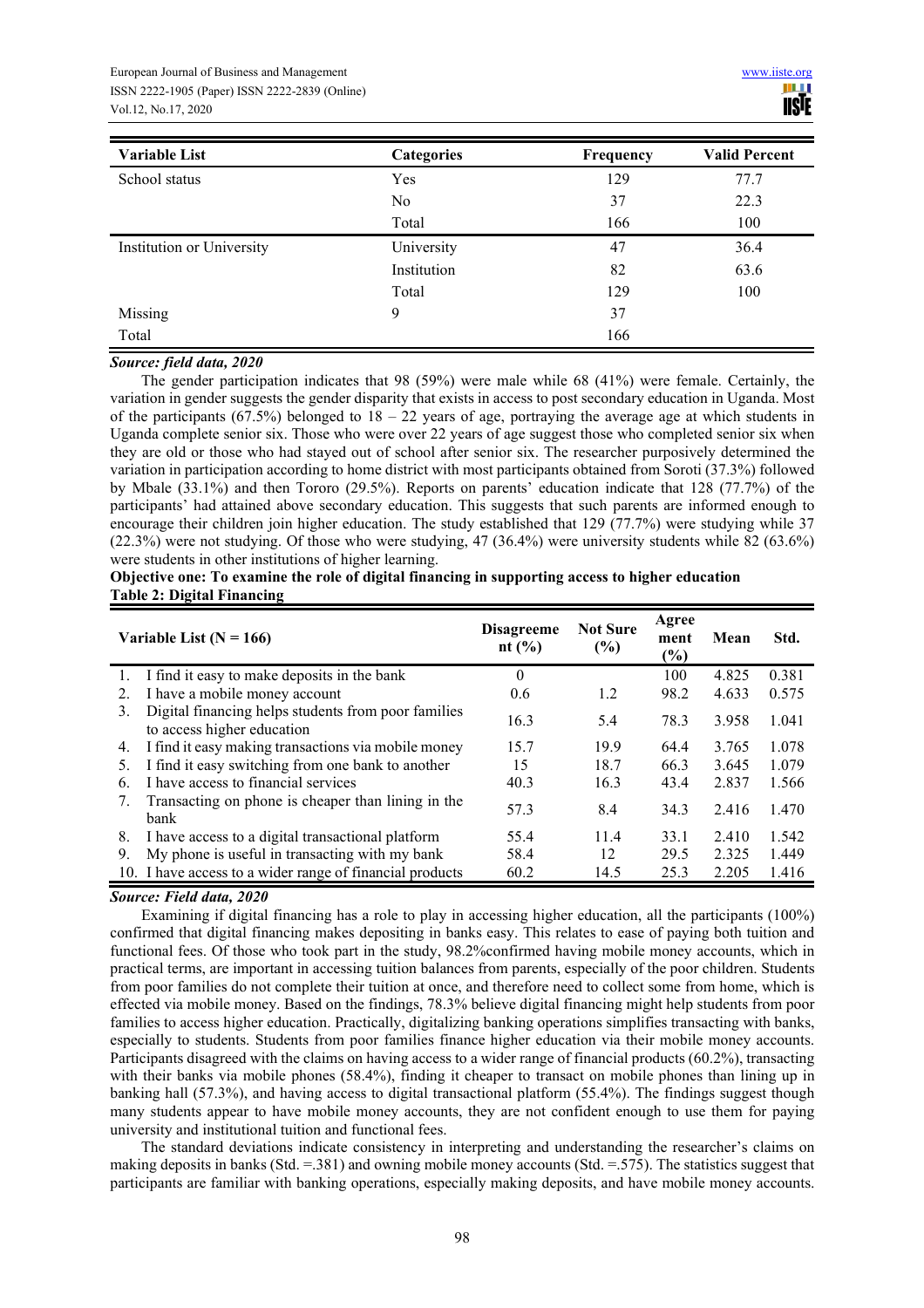The familiarization with making deposits in banks draws from their experiences at high school level where school fees were banked while having mobile money accounts draws from the government's drive towards financial inclusion. However, participants appeared to present inconsistent opinions on having access to financial services (Std.  $=1.566$ ) and having access to digital transactional platforms (Std.  $= 1.542$ ). The divergence in opinions suggests differences in sponsorship to those who 'are sponsored' and those who are 'not sponsored'. Of certainty, participants who were studying under some sponsorship, especially government could have interpreted having access to financial services while those who were studying under 'private sponsorship' and those who were 'not studying' could have interpreted the same claim inversely. Similarly, the participants who interpreted having access to digital transaction platform were in universities and institutions in which students compulsorily have these platforms. Otherwise, those who are not in school and those who study in institutions and universities where digital transaction platforms are not compulsory could have interpreted the same claim inversely.

**Objective two: To establish the challenges faced by learners in accessing higher education Table 3: Access to higher education** 

| Variable List ( $N = 166$ ) |                                                                | <b>Disagreement</b><br>$(\%)$ | <b>Not Sure</b><br>$(\%)$ | Agree<br>ment<br>$(\%)$ | Mean  | Std.  |
|-----------------------------|----------------------------------------------------------------|-------------------------------|---------------------------|-------------------------|-------|-------|
| 1.                          | Failure to meet admission requirements                         | $\theta$                      | $\theta$                  | 100                     | 4.886 | 0.319 |
| 2.                          | Coming from low income families                                | 3                             | $\boldsymbol{0}$          | 100                     | 4.795 | 0.405 |
| 3.                          | Insufficient understanding of some subjects                    | 2.4                           | $\boldsymbol{0}$          | 96.4                    | 4.711 | 0.679 |
| 4.                          | Government policy on compulsory science<br>subjects            | 2.4                           | 2.4                       | 95.2                    | 4.572 | 0.690 |
| 5.                          | Poor study habits                                              | 5.4                           | 1.2                       | 96.3                    | 4.536 | 0.675 |
| 6.                          | Private providers of higher education are<br>business focused  | 17.5                          | 15.7                      | 75.3                    | 3.964 | 1.038 |
| 7.                          | Inequalities in attainment of primary<br>education             | 21.7                          | 15.7                      | 67.4                    | 3.789 | 1.138 |
| 8.                          | Regional imbalance in university admission                     | 16.9                          | 12.7                      | 66.9                    | 3.645 | 1.073 |
| 9.                          | Unpreparedness for higher education studies                    | 12.6                          | 19.3                      | 60.8                    | 3.590 | 1.155 |
| 10.                         | Infrastructure                                                 | 26.5                          | 18.1                      | 58.5                    | 3.380 | 1.324 |
|                             | 11. Fear of failure of access to a good job                    | 31.4                          | 9.6                       | 62.7                    | 3.349 | 1.357 |
|                             | 12. High<br>by<br>expectation<br>and<br>parents<br>communities | 47                            | 16.3                      | 52.4                    | 3.199 | 1.349 |
|                             | 13. Self-motivation                                            | 30.8                          | 14.5                      | 41                      | 2.982 | 1.351 |
|                             | 14. Failure of universities to adjust to market<br>demand      | 34.9                          | 8.4                       | 49.4                    | 2.964 | 1.481 |
|                             | 15. Peer influence                                             | 38.5                          | 12.7                      | 46.4                    | 2.928 | 1.567 |
|                             | 16. Students' decision not to join                             | 65.6                          | 9.6                       | 25.3                    | 2.096 | 1.457 |
|                             | 17. Online payments and registration                           | 75.9                          | 4.8                       | 12.6                    | 1.602 | 1.210 |

# *Source: Field data, 2020*

In view of the challenges to accessing higher education, majority of the participants pointed to failure to meet admission requirements, and coming from low income families (100%); insufficient understanding of some subjects (96.4%), poor study habits 95.2%, and government policy on the compulsory subjects (95.2%). A critical look at these barriers suggests that gaps in Uganda's policies that can enhance access to higher education. For instance, joining the university or other tertiary institutions is purely a factor of admission requirements, which leave out many students from getting admissions. Participants disagreed with the claims on online payments and registration (75.9%), students' decision not join (65.6%) and high expectations from parents and communities (47.0%). In practical terms, no student can fail to join the university just because that he/she cannot stand up the requirement for online registration and payments. These institutional issues can be handled via orientation programs once the student has joined. The grounds upon which students can deliberately refuse to join higher education are indeed existent such decisions are not properly grounded in academic research.

Participants presented consistency in opinion on some of the challenges to accessing higher education in Uganda. For instance, failure to meet admission requirements (Std. = 319), coming from low-income families (Std. =.405), insufficient understanding of some subjects (Std. =.679), government policy on compulsory subjects (Std.  $=690$ ) and poor study habits (Std.  $=675$ ). The factors on which participants deliberated on consistently are very plain in Uganda's education. The consistence also suggests that the claims, as raised by the researcher were interpreted and understood clearly. Finally, the measure of central tendency used (mean) provided a clear portrayal of the challenges that indeed prove barrier to accessing higher education. Participants appeared inconsistent in their opinion on peer influence (Std.  $= 1.567$ ), rigidity in universities to adjust to market demands (Std.  $= 1.481$ )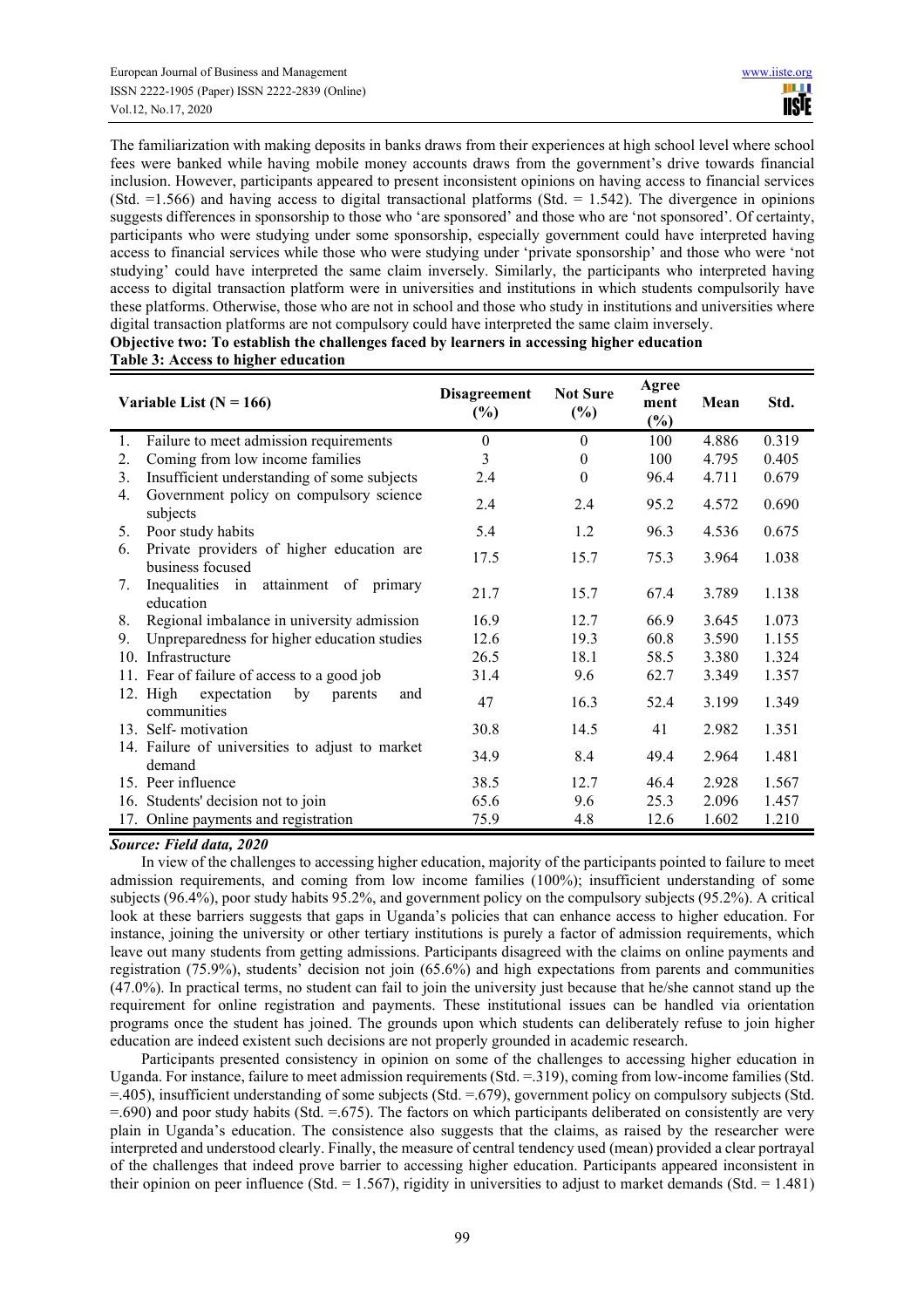and students' decision not to join (Std.  $= 1.457$ ), as barriers to accessing higher education. Peer influence and students' decision not to join might be a hindrance to students from rich-income families whose backgrounds are stable and children see little need for higher education. However, among low-income families, peer influence lacks much support.

**Objective three: To determine the relationship between financial inclusion and access to higher education**  The study employed correlational tests to bring out the relationship between financial inclusion and access to higher education. Correlation is the statistical measure of the degree of strength of the relationship between numerical variables, measured by the correlational coefficient. Correlation coefficients closer to 0.0 mean 'weak associations' while those closer to 1.0 mean 'stronger associations'.

| <b>Table 4: Correlational tests</b> |  |
|-------------------------------------|--|
|-------------------------------------|--|

| <b>Variable List</b>       |                     | <b>Digital Financing</b> | <b>Access to Higher Education</b> |
|----------------------------|---------------------|--------------------------|-----------------------------------|
| Digital Financing          | Pearson Correlation |                          |                                   |
|                            | $Sig. (2-tailed)$   |                          |                                   |
|                            | N                   | 166                      |                                   |
| Access to Higher Education | Pearson Correlation | $.422$ (**)              |                                   |
|                            | $Sig. (2-tailed)$   | .000                     |                                   |
|                            | N                   | 166                      | 166                               |

\*\* *Correlation is significant at the 0.01 level (2-tailed).*

From the table above,  $(r = .422)$  indicates a moderate association between financial inclusion and access to higher education. Statistically, the correlation means that a variation in financial inclusion, such as digital financing is associated to a moderate variation in the number of students who can access higher education in eastern Uganda. Significant value (sig.  $=0.00$ ) further reveals that there exists a linear relationship between financial inclusion and access to higher education. In practical terms, as more students gain access to financial services, a moderate number is likely to join universities and institutions of higher learning.

# **Discussion**

One of the objectives of the study was to examine the role of digital financing in supporting access to higher education. The study established that digital financing is useful in helping students make deposits in banks, especially via mobile money, easily access higher education, and switching from one bank to another. Students find it easy to deposit tuition and functional fees in banks. Since different banks share common banking platforms, a student owning an account in one bank can easily access their accounts by switching through banks with shared platforms. The findings support (IFC, 2017) that reports digital financial inclusion helps banks lower costs by reducing queues in banking hall, reduce paper work and documentation and maintaining fewer branches. While the reduction in costs is more pronounced on the banker, it presents related benefits to students. Since digital financing involves less paper work, students, find it easy to make transactions with different banks on digital platforms. The findings support (Michelle, 2016) who notes that digital financial services boost the security of money especially on travel. The aspect of security of cash is very essential to students who are new to banking services. Rather than travelling with money in cash where they are highly vulnerable to squanders, money-grubbers, money-launderers, conmen and fraudsters; digital financial services reduce the risks of travelling with physical cash. The findings however, disagree with (Radcliffe &Voorhies, 2012; Manyika, *et al…,* 2016) who indicates that digital finances create platforms which link most people to service providers of insurance, credit and serving institutions. The study established that most students lack digital transactional platforms, which might limit their access to higher education, as they cannot meet the requirements needed to gain access to some of the services provided in universities and colleges.

The findings also disagree with (Oluwatayo, 2013) on how mobile money services solve infrastructural gaps that hinder financial inclusive systems. While mobile money helps students from poor families to access tuition balances from their parents, the study establishes that making transactions on mobile phones is expensive compared to lining up in banking halls. This view agrees (Eton, *et al…,* 2018; Inter Media Uganda, 2014; ITU, 2016) who report different drawbacks on mobile money and financial inclusion. Honestly, mobile money services in Uganda are expensive, and far expensive for use to students from poor families. A related drawback to digital financing relates to a lack of confidence among students on transacting with banks via mobile phones. This lack of confidence opens students from poor families to fraudsters who might surface in the name of offering help. A number of university students have fallen prey to fraudsters in the guise of offering help on digital transactions.

The second objective of the study was to establish the challenges faced by learners in accessing higher education. The study points to failure to meet university requirements and coming from low-income families. The findings are consistent with (DBE, 2014) who reports that students fail to access higher education for failure to meet the requirements set by the National council for higher Education. In most cases, students from poor families are unable to meet such requirements as they go to poor quality schools for their high school education. Pillay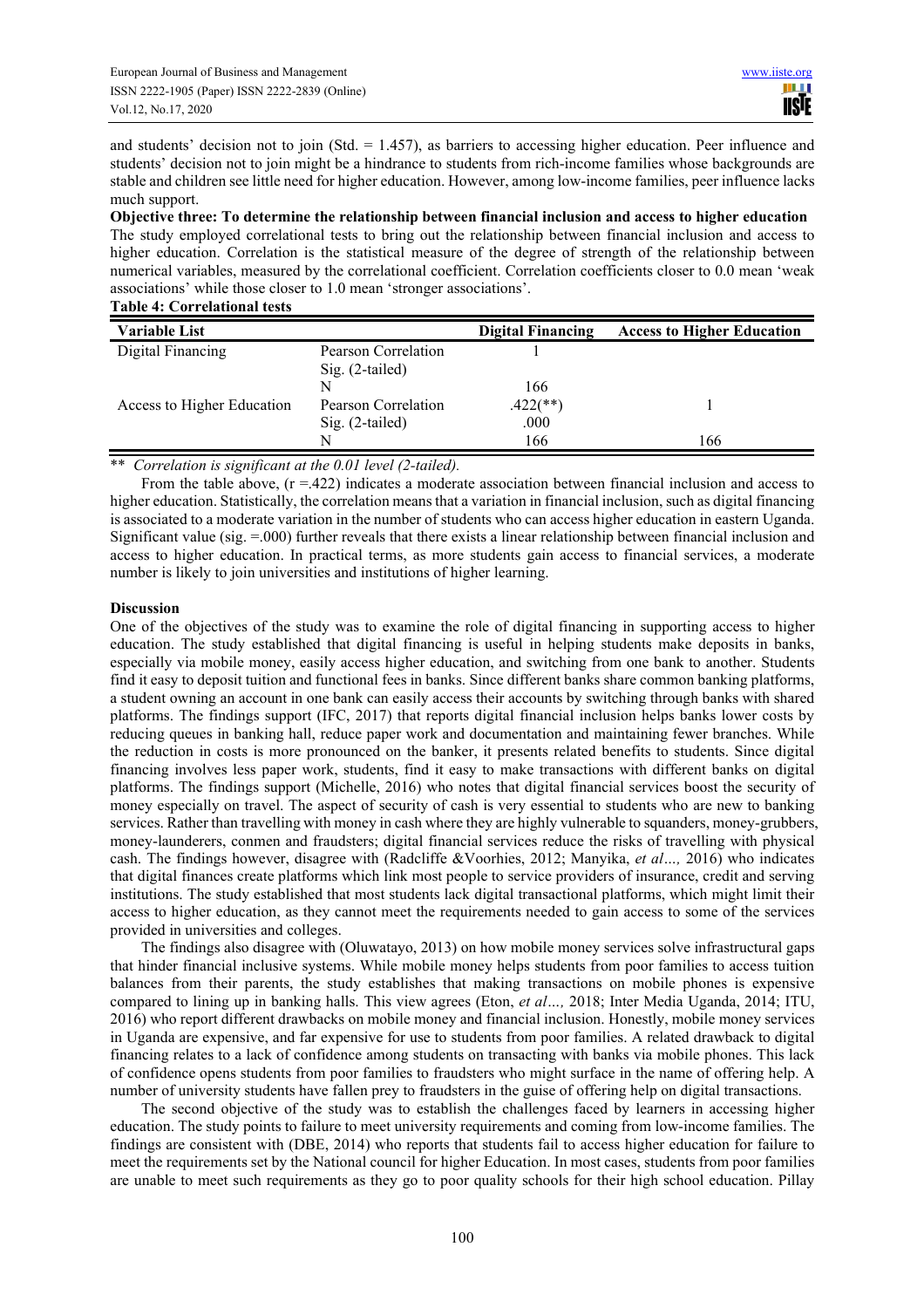(2010) relates the failure to access higher education to inequity in resource distribution. Students from the 'have' families find it easy to push their children to higher education than the 'have not' families. This gap widens as one move from urban to rural areas. The introduction of cost sharing in higher education, which appeared to promote access to higher education in many countries, has failed many children from low-income families (Smith, 2010). The findings are consistent with (Johnston, 2010; Van der Berg, *et al…,* 2017) who observes that higher education competes with vast needs at household level thereby exerting pressure on its access. University programs in Uganda are highly competitive. Due to this competition, low-income parents have no option than to send their children to schools of poor quality, where they lack access to quality teaching and facilities to enable them obtain the required points to join higher education. The findings however, disagree with (Nshemereirwe, 2016) who observes that government introduced district quota system to take care of regional balance in university admission. However, imbalances still exist in admission in universities. Most of the students who join public universities come from first-world schools, which cannot be accessed by students from low-income families. The findings further disagree with (Varghase, 2013) who establishes how countries have invested a lot in research and development activities in higher universities to promote economic growth. Much as governments provide funding for research activities, it has no relationship with how many students access universities.

The study sought to determine the relationship between financial inclusion and access to higher education. A moderate relationship was established between financial inclusion and access to higher education. The findings are consistent with (Bruhn & Love, 2014) who observes that individuals who were previously excluded financially can now invest in education to contribute to economic growth. This category of people can now participate in business and save money for the education of their children even up to institutions of higher learning. Rich individuals with access to financial services have influence on education and income (Zins & Weills, 2016). In view of access to higher education, individuals with higher incomes can provide for the education of their children at higher levels. The findings are further consistent with (Salmi & Basset, 2014) who observes the equity promotion policies increase opportunities for disadvantaged students. They combine financial assistance with non-financial obstacles to increase access to education. The findings however, disagree with (Awan, *et al*…, 2011; Khavenson & Wobman, 2007) who establishes a negative relationship between educational enrolment and poverty. Students from low-income families are less likely to enter an elite university compared to those from high-income families. The findings disagree with (Kyaligonza, 2017) on study loans. Study loans have been helpful in assisting students from low-income families to access higher education. However, the criteria and guidelines for obtaining this loan eliminate those from poor backgrounds, who might not be able to pay back.

#### **Conclusion**

The study brought out the relationship between financial inclusion and access to higher education. Digital financing as an aspect of financial inclusion was investigated. Digital financing eases making deposits in banks, transacting via mobile money and switching from one bank to the other. Students find it easy to deposit tuition and functional fess in the bank just as they find it easy to access money from their parents and sponsors via mobile money. It reduces students' financial resources from vulnerability to squanders, fraudsters, and conmen who are common around town. However, not many students have confidence transacting with banks on their mobile phones or digital transaction platforms. While financial inclusion makes financial services available in the economy, students, especially those from low-income families find difficulty accessing a wider range of these products, which hinders their access to higher education. In addition to coming from low-income families, the study establishes that a good number of students fail to meet admission requirements. Since students from low-income families attend high schools of low quality, they have insufficient understanding of some subjects, and thus unable to join higher education. Online registration and payment, students' decision not to join, peer influence, and rigidity of university programs; are deeply flawed to limit accessing higher education. The study establishes a moderate relationship between financial inclusion and access to higher education. Access to financial resources, study loan programs, district quota systems and cost sharing promote access to higher education. However, financial services remain accessible to rich individuals who demonstrate ability to pay. The guidelines and assessment followed to qualify for study loans and district quota systems reduce opportunities of disadvantaged students. Given the limited studies on financial inclusion and access to higher education in Uganda, this study is one of the few to focus on financial inclusion and access to higher education in eastern Uganda. The study might be useful in assessing the practical impact of access to higher education programs such as study loan, district quota system and financing research and development in Universities in Uganda.

#### **Recommendations**

The government of Uganda, through Ministry of Education and Sports, and Ministry of Finance, Planning and Economic Development should review the implementation of their policies on study loan and district quota systems. Ministry of education and Sports should always publish the lists of students admitted to higher education institutions in popular media and newspapers to allow students from low-income families gain access to these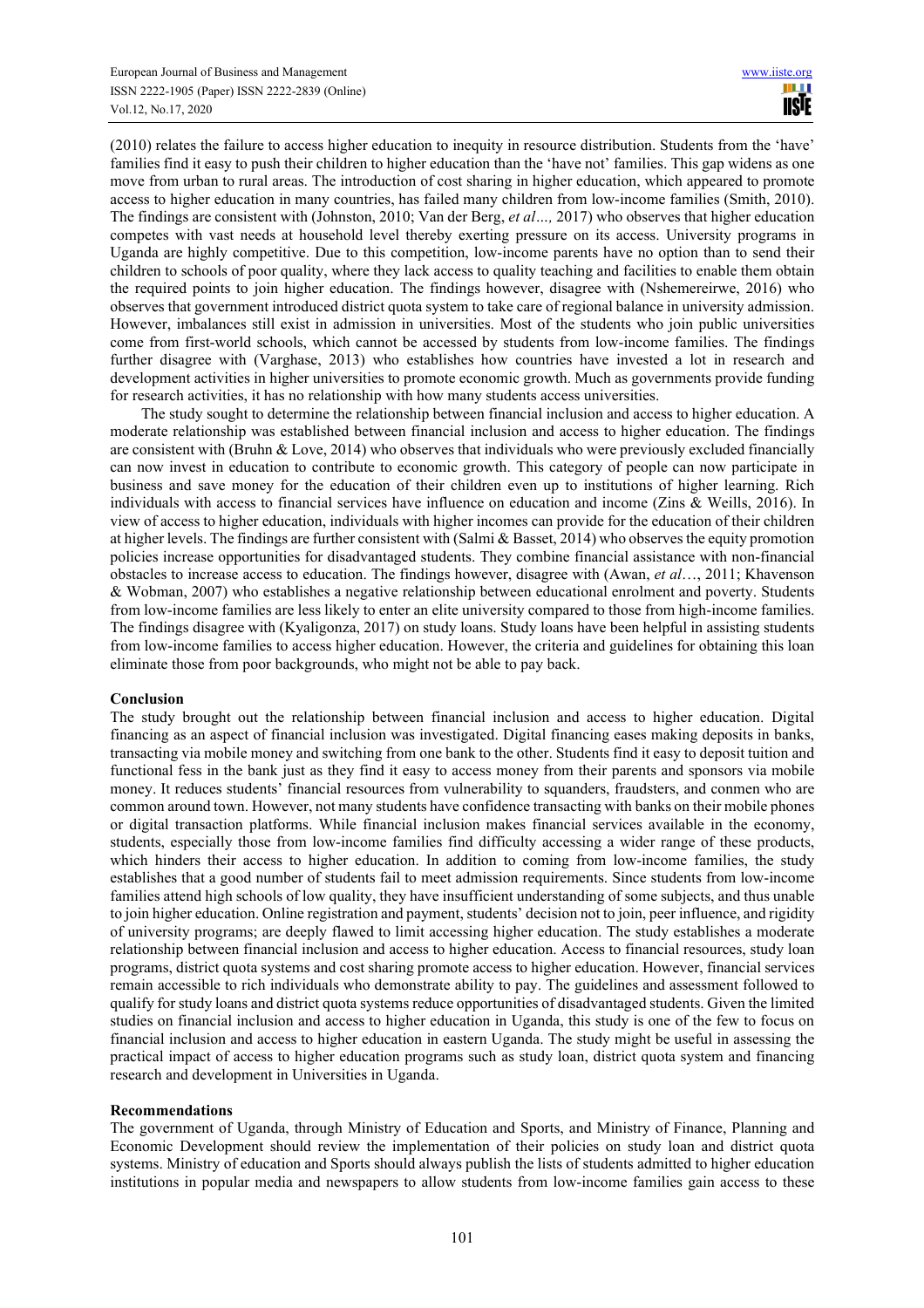#### institutions.

#### **References**

- Adongo, J (2010),"Namibia", (In: PillayPundy-Ed., *Higher Education Financing in East and Southern Africa*,), Somerset West: African Minds, pp. 123-152
- Allen.F.,Demirguc-Kunt.A, Klapper. L &PeriaM.S.M (2016) The Foundations of Financial Inclusion: Understanding Ownership and Use of Formal Accounts. *Journal Of Financial Intermediation*, 27,1-30
- Anamuah-Mensa J (2014). Information Communication Technology Driven Education for Sustainable Human Development: Challenges and Prospects."Keynote Address at the 65<sup>th</sup> Annual New Year School and Conference. Institute of Continuing and Distance Education, University of Ghana, Legon (Unpublished Material)
- Atkinson, A., & Messy F., (2013). Promoting Financial Inclusion through Financial Education: OECD/INFE Evidence, Policies and Practice. OECD Working Papers on Finance, Insurance and Private Pensions 34. Paris
- Awan, M.S., Malik. N., Sarwar. H &Waqas. M, (2011). "Impact of Education on Poverty Reduction. *International Journal of Academic Research* , 3(1), pp.659-664
- Blackie,M,. Blackie, R., Lele,U., &Beintema, N (2010). Capacity development and investment in agricultural research and development in Africa. Lead background paper ministerial conference on higher education in agriculture in Africa. Speke Resort Hotel, Munyonyo Kampala, Uganda
- Boit,J.M&Kipkoech, L.C (2012) Liberalization of Higher Education in Kenya: Challenges and Prospects. *International Journal of Academic in Progressive Education and Development* 1 (2):33-41
- Bruhn, M., & Love, I. (2014) The real impact of improved access to finance: Evidence from Mexico. *The Journal of Finance*, 69(3), 1347-1376
- CGAP(2015). *What is Digital Financial Inclusion and Why Does it Matter?10 march 2015. Available at :http://cgap.org/blog/what-digital-financial-inclusion-and –why-does-it- matter*(Accessed 10 November 2017)
- Chithra, N &Selvam, M. (2013). Determinants of financial inclusion: An Empirical study on the inter-state variations in India. Retrieved from , SSRN:http://dx.doi.org/10.2139/ssrn.2296096
- Demirguc-kunt, A &Klapper, L (2012b) Financial Inclusion in Africa. The World Bank Policy Research Working paper 6088
- Department: Higher Education and Training (2013a). *Statistics on post-school education and training in South Africa: 2010.* Pretoria: Department of Higher Education and Training.
- Devarajan S, Monga C &Zongo. T (2011) Making Higher Education Finance Work for Africa. *J.Afri.Econ.. 20(3): 133-154*
- Dupas.P.,Karlan. D., Robinson. J &Ubfal. D., (2016). Banking the Unbanked? Evidence from three Countries. *American Economic Journal*: Applied Economics, Forthcoming
- Espinosa, L., Turk,j., Taylor,M& Chessman , H., (2019). Race and Ethnicity in Higher Education: A Status Report. Washington, D.C: American Council on Education.
- Eton. M., Odubuker.P. E., Ejang. M., Bernard.P. O & Mwosi. F (2019) Financial Accessibility and Poverty Reduction in Northern Uganda, Lango Sub-Region. *International Journal of Social Science and Humanities Research* ISSN 2348-3164(Online) Vol.7, Issue 2, pp (271-281) Month: April-June 2019, Available at: www.researchpublish.com
- Eton.M.,Mwosi.F., Ogwel.B. P., Edaku. C &Obote. D (2018) Financial Inclusion and Women Empowerment in Uganda. A case of Lango Sub region, Northern Uganda. *Economics, Commerce and Trade Management: An International Journal* (ECTIJ) Vol.2, No 1
- Eton.M.,Uwonda.G., Mwosi.F., Barigye.G.,&Ogwel.B.P., (2019).Financial Inclusion and Economic growth in Uganda. A case study of selected districts in western Uganda. *International Journal of Advances in Scientific research and engineering (ijasre)* Vol.5, Issue 10 October 2019, pp 138-151
- G20 Summit, (2013) G20 Leaders Declaration. September, St Petersburg Russia. Available:http:www.g20.utoronto.ca/2013/2013-0906-declaration.html.(Accessed 9 November (2017)
- Hanushek, E.A&Wobman. L (2007). "The Role of education Quality for Economic Growth." World Bank Working Paper Series No. 4122.
- Haus, LS (2006). Higher education marketing: Factors influencing Malaysian Students' intention to study at higher educational institutions. (Thesis, University of Malaysia, Kuala Lumpar, Malaysia)http://repository.em.edu.my/686/1/Tesis20%20Final%20Vrsion.pdf
- Hong, H. K., &Chae, J. E., (2011). Students Loan Policies in Korea: Evaluation, Opportunities and Challenges. *Educational Research Journal*. Vol.26, No, 1
- Hull. G (2015), *Free University education is not the route to social justice, mail and Guardian, 28 Aug*,http://mg.co.za/article/2015-10-28-free-university-education-is-not-the route- to-social-justice [Accessed: 28.05.2016]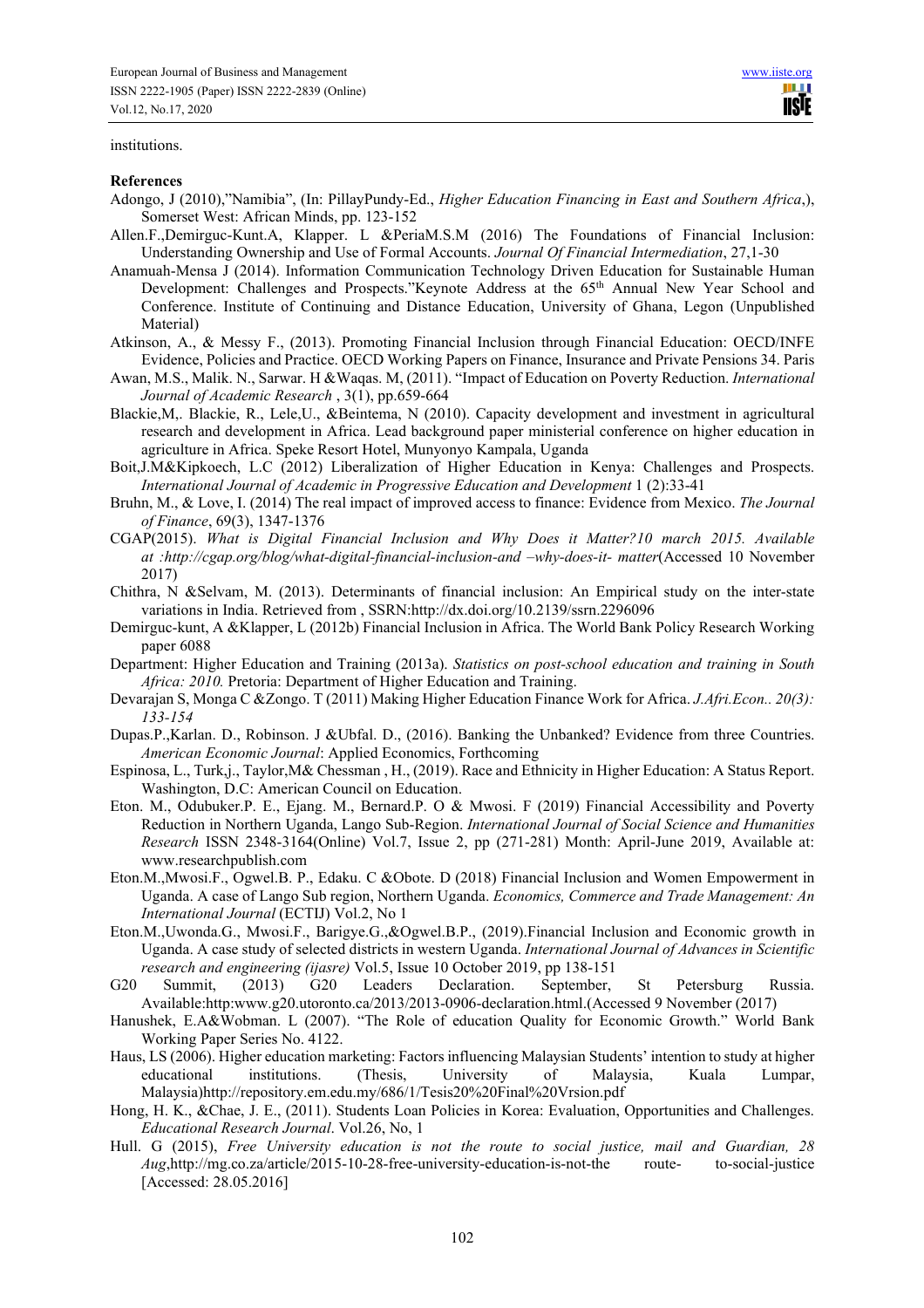- IFC, (2017) *Digital Financial Services: Challenges and opportunities for emerging market Banks. EM Compass Report, No 42, August*. International Finance Corporation, World Bank.
- ITU, (2016). The Digital financial services ecosystem. Technical Report. ITU Focus Group.
- Jerrim, J., &Vignoles, A , (2015). Universities access for disadvantaged children: A Comparison across countries. *Higher Education*, 70(6), 903-921
- Johnstone, B (2010), *Financing Higher Education: Who pays and other issues*. http://gse.buffalo.edu/org/intHigherEdFinance/files/publications/foundation paper/(2009) Financing Higher Education.pdf [Accessed 10.05.2016]
- Kelegama, S &Tilakaratna .G (2014) Financial Inclusion, Regulation and Education in Sri Lanka. *ADBI Working paper*504.Tokyo: ADBI
- Khavenson, T. E &Chirkina,T.A (2018) Obrazovatelnyeperekhody v Rossii- socialnoehkonomicheskoepolozhnie semi I uspevaemost [educational Trajectories in Rusia: Socio-economic Status and Educational Outcomes] Faktyobrazovaniya [Facts on Education], (8), 2-15
- Kim, E., Newton, F. B., Downey, R.G., & Benton, S. L (2010). Personal factors impacting college student success: constructing college learning effectiveness inventory(CLEI). *College Student Journal*, 44(1) 112-125.
- Kyaligonza. R (2017) Gaps in the Implementation of Uganda's Students Loan Scheme. *MakerereJournal of Higher Education.* Vol. 9(1) pp 53-64
- Llanto, G (2015) Financial Inclusion, Education and Regulation in the Philippines. ADBI Working paper 541.Tokyo: ADBI
- Manyika, J., Lund, S., Singer, M., White, O., & Berry, C., (2016). *Digital finance for all: Powering inclusive growth in emerging economies*. USA: McKinsey Global Institute. September
- Masanja,V.G&Lwakabamba , S (2016) Liberalization of higher education in Sub-Saharan Africa. *Fifth RUFORUM Biennial Regional Conference, 17-21 October 2016, Cape Town, South Africa*RUFORUM Working Document Series (ISSN 1607-9345) No. 14(2): 1-7 available on http://repository.ruforum.org
- McCole, D., Culbertson, M.I., Suvedi, M., & McNamara, P.E (2014). Addressing the challenges of Extension and Advisory Services in Uganda: The Grameen Foundation's Community knowledge worker program. *Journal of International Agricultural and Extension Education*, 21(1), 6-18
- McMahon ,W.W (2009) Higher Education. Greater Good: The Johns Hopkins University Press, Baltimore.
- Menon, M., Rodgers, Y., & Vender, M (2011). How access to credit affects self employment: Differences by gender during India's rural banking reform. *Journal of development Studies*, 47(1), 48-69
- Messy,F&Monticone.C (2012), The Status of Financial Education in Africa, OECD Working Papers on Finance, Insurance and Private Pensions, No. 25, OECD Publishing.
- Michelle. A.M., (2016). The effect of digital finance on financial inclusion in the banking industry in Kenya. A research project submitted in partial fulfillment of the requirements for the award of the degree of Master of Science in finance, school of business, University of Nairobi
- Morgan, P &Pontines. V (2014) Financial Stability and Financial Inclusion. ADBI Working Paper 488. Tokyo: ADBI
- Moses,E., Van der Berg.S& Rich. K (2017). "A Society Divided: How Unequal Education Quality Limits Social Mobility in South Africa," Synthesis report for the program to Support Pro-poor policy Development.
- National Council for Higher Education, (2010). National Council for Higher Education: Excellence, accessibility and relevance. Retrieved from http://www.unche.or.ug/index.php
- Nshemereirwe. C.V (2016) Socioeconomic Status and Access to higher education in Uganda. *International journal of Educational Leadership (IJEL) Vol.7. No.1 2016*
- Oduro-Mensa. D (2012). Revenue Education and Mobilization Skills, Education and Training for Revenue Mobilization in Metropolitan, Municipal and District Assemblies: ACCRA: Woeli Publishing Service
- OECD (Organization for Economic Cooperation and Development), (2015), Education at a Glance: *OECD indicators, Paris*: OECD
- Oluwataya, I (2013) Banking the unbanked in rural Southwest Nigeria: Showcasing Mobile phones as mobile banks among farming households. *Journal of financial services Marketing,* 18, 65-73
- Orondho, J.A, (2009). Elements of Education and Social Science Research Methods; Maseno Kanezja.<br>Pfefferman, G (2015) Higher Education in Sub Saharan Africa: Why the
- Pfefferman, G (2015) *Higher Education in Sub Saharan Africa: Why the Neglect*? http://mercatorxxi,com/merc/wp-content/uploads/2015/05/higher-education -in-sub- saharan-Africa.pdf
- Pillay, P (2010), Higher Education Financing in East and Southern Africa, Somerset West: African Minds.
- Rehman, A.U (2016). Academic anxiety among higher education students of India, causes and preventive measures: An exploratory study. *International journal of modern social sciences,* 5(2), 102-116
- Roble,J (2017). Poverty fact sheet: Financial barriers to college completion. Institute for research on poverty, University of Wisconsin-Madison. https://www.irp.wisc.edu/publications/factsheets/pdf/FactSheet12- Collegebarriers.pdf
- Salmi, j., & Bassett, R.M., (2014) The equity imperative in tertiary education: Promoting fairness and efficiency.